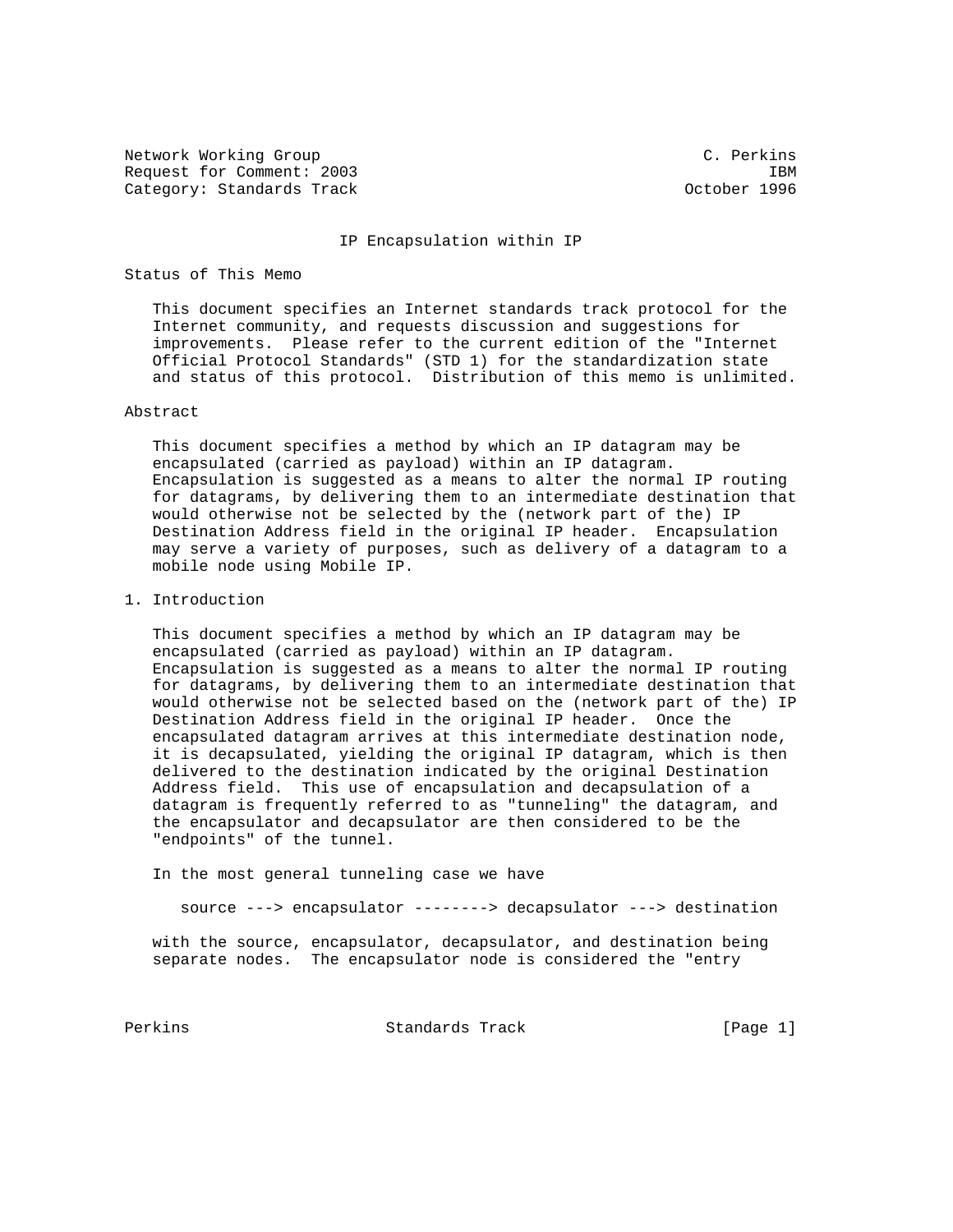point" of the tunnel, and the decapsulator node is considered the "exit point" of the tunnel. There in general may be multiple source-destination pairs using the same tunnel between the encapsulator and decapsulator.

# 2. Motivation

 The Mobile IP working group has specified the use of encapsulation as a way to deliver datagrams from a mobile node's "home network" to an agent that can deliver datagrams locally by conventional means to the mobile node at its current location away from home [8]. The use of encapsulation may also be desirable whenever the source (or an intermediate router) of an IP datagram must influence the route by which a datagram is to be delivered to its ultimate destination. Other possible applications of encapsulation include multicasting, preferential billing, choice of routes with selected security attributes, and general policy routing.

 It is generally true that encapsulation and the IP loose source routing option [10] can be used in similar ways to affect the routing of a datagram, but there are several technical reasons to prefer encapsulation:

- There are unsolved security problems associated with the use of the IP source routing options.
- Current Internet routers exhibit performance problems when forwarding datagrams that contain IP options, including the IP source routing options.
- Many current Internet nodes process IP source routing options incorrectly.
- Firewalls may exclude IP source-routed datagrams.
- Insertion of an IP source route option may complicate the processing of authentication information by the source and/or destination of a datagram, depending on how the authentication is specified to be performed.
- It is considered impolite for intermediate routers to make modifications to datagrams which they did not originate.

 These technical advantages must be weighed against the disadvantages posed by the use of encapsulation:

 - Encapsulated datagrams typically are larger than source routed datagrams.

Perkins **Example 2** Standards Track **Frack** [Page 2]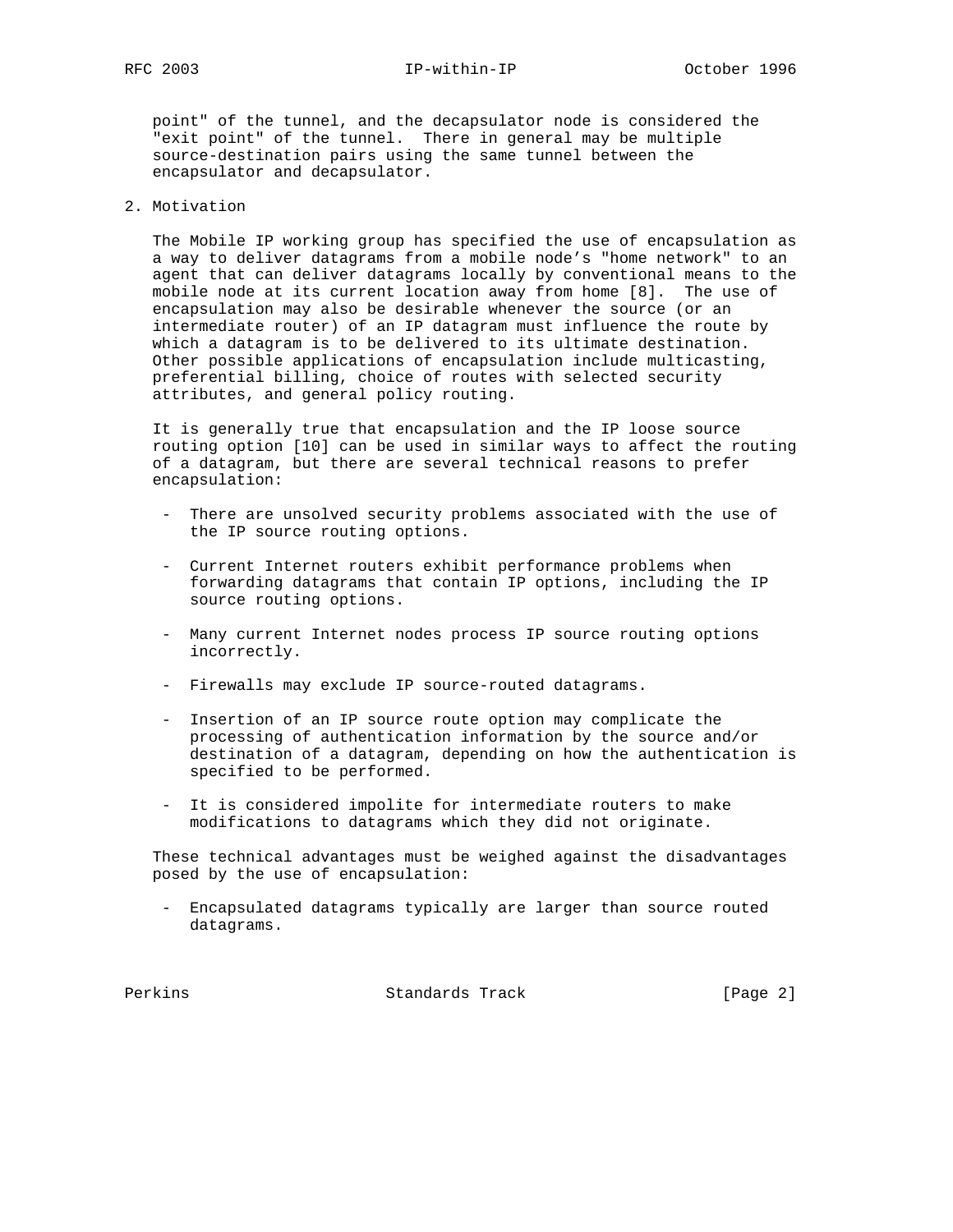RFC 2003 **IP-within-IP** October 1996

 - Encapsulation cannot be used unless it is known in advance that the node at the tunnel exit point can decapsulate the datagram.

 Since the majority of Internet nodes today do not perform well when IP loose source route options are used, the second technical disadvantage of encapsulation is not as serious as it might seem at first.

3. IP in IP Encapsulation

 To encapsulate an IP datagram using IP in IP encapsulation, an outer IP header [10] is inserted before the datagram's existing IP header, as follows:

|            | Outer IP Header |
|------------|-----------------|
| IP Header  | IP Header       |
| IP Payload | IP Payload      |

 The outer IP header Source Address and Destination Address identify the "endpoints" of the tunnel. The inner IP header Source Address and Destination Addresses identify the original sender and recipient of the datagram, respectively. The inner IP header is not changed by the encapsulator, except to decrement the TTL as noted below, and remains unchanged during its delivery to the tunnel exit point. No change to IP options in the inner header occurs during delivery of the encapsulated datagram through the tunnel. If need be, other protocol headers such as the IP Authentication header [1] may be inserted between the outer IP header and the inner IP header. Note that the security options of the inner IP header MAY affect the choice of security options for the encapsulating (outer) IP header.

Perkins **Example 2** Standards Track **Example 2** [Page 3]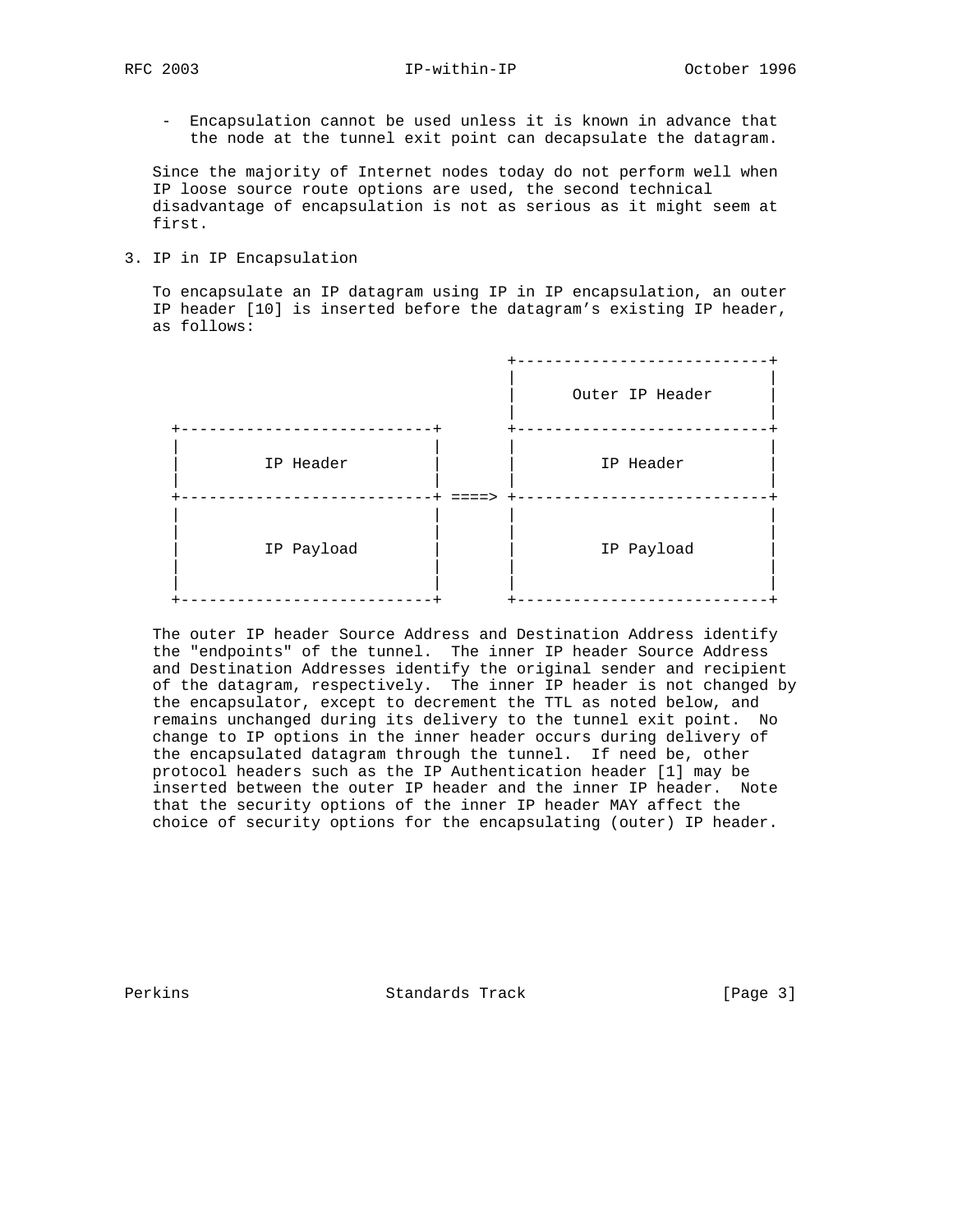# 3.1. IP Header Fields and Handling

 The fields in the outer IP header are set by the encapsulator as follows:

Version

4

IHL

 The Internet Header Length (IHL) is the length of the outer IP header measured in 32-bit words [10].

TOS

The Type of Service (TOS) is copied from the inner IP header.

Total Length

 The Total Length measures the length of the entire encapsulated IP datagram, including the outer IP header, the inner IP header, and its payload.

Identification, Flags, Fragment Offset

 These three fields are set as specified in [10]. However, if the "Don't Fragment" bit is set in the inner IP header, it MUST be set in the outer IP header; if the "Don't Fragment" bit is not set in the inner IP header, it MAY be set in the outer IP header, as described in Section 5.1.

Time to Live

 The Time To Live (TTL) field in the outer IP header is set to a value appropriate for delivery of the encapsulated datagram to the tunnel exit point.

Protocol

4

Header Checksum

The Internet Header checksum [10] of the outer IP header.

Perkins **Example 2** Standards Track **Frack** [Page 4]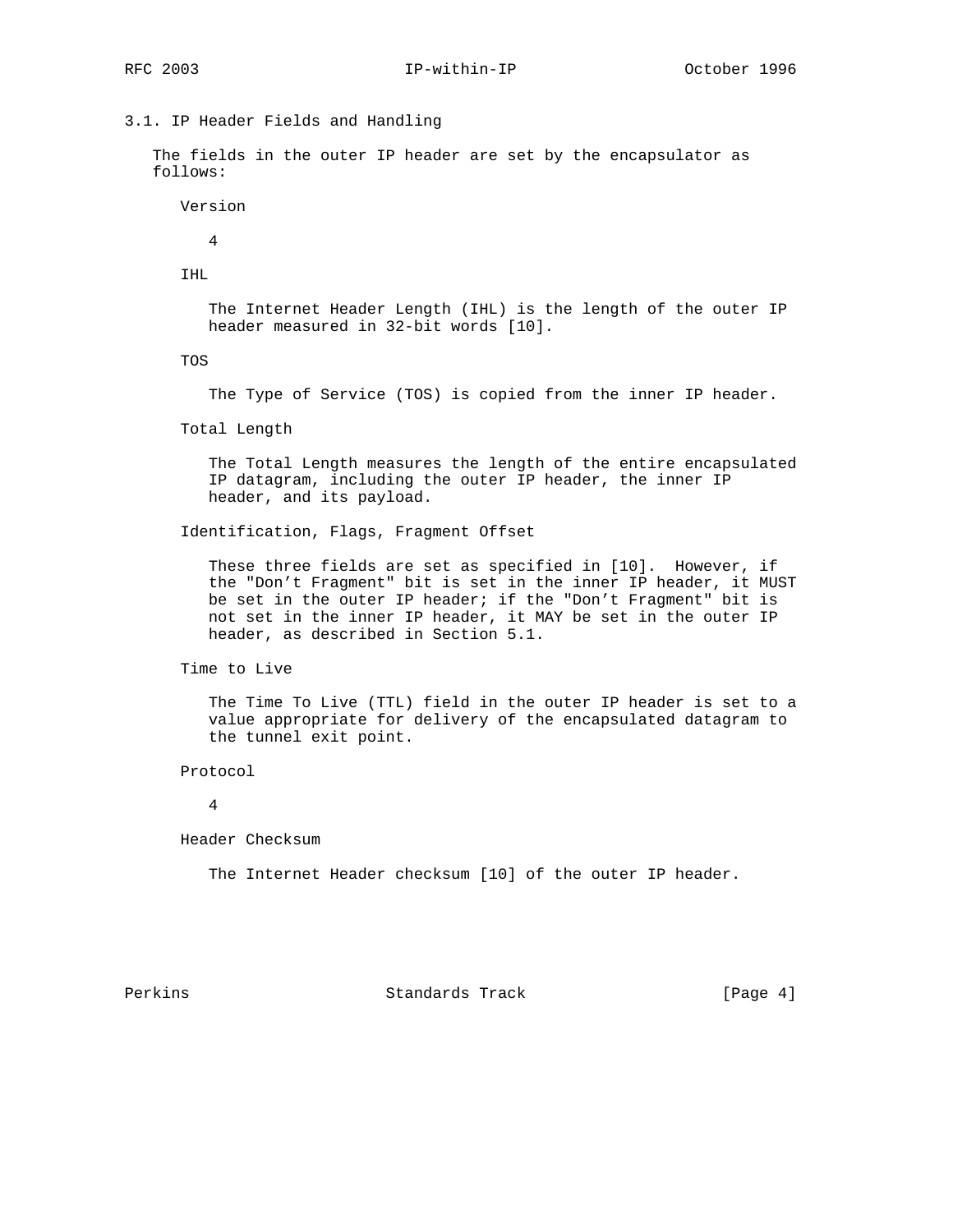Source Address

 The IP address of the encapsulator, that is, the tunnel entry point.

Destination Address

 The IP address of the decapsulator, that is, the tunnel exit point.

Options

 Any options present in the inner IP header are in general NOT copied to the outer IP header. However, new options specific to the tunnel path MAY be added. In particular, any supported types of security options of the inner IP header MAY affect the choice of security options for the outer header. It is not expected that there be a one-to-one mapping of such options to the options or security headers selected for the tunnel.

 When encapsulating a datagram, the TTL in the inner IP header is decremented by one if the tunneling is being done as part of forwarding the datagram; otherwise, the inner header TTL is not changed during encapsulation. If the resulting TTL in the inner IP header is 0, the datagram is discarded and an ICMP Time Exceeded message SHOULD be returned to the sender. An encapsulator MUST NOT encapsulate a datagram with TTL = 0.

 The TTL in the inner IP header is not changed when decapsulating. If, after decapsulation, the inner datagram has TTL = 0, the decapsulator MUST discard the datagram. If, after decapsulation, the decapsulator forwards the datagram to one of its network interfaces, it will decrement the TTL as a result of doing normal IP forwarding. See also Section 4.4.

 The encapsulator may use any existing IP mechanisms appropriate for delivery of the encapsulated payload to the tunnel exit point. In particular, use of IP options is allowed, and use of fragmentation is allowed unless the "Don't Fragment" bit is set in the inner IP header. This restriction on fragmentation is required so that nodes employing Path MTU Discovery [7] can obtain the information they seek.

3.2. Routing Failures

 Routing loops within a tunnel are particularly dangerous when they cause datagrams to arrive again at the encapsulator. Suppose a datagram arrives at a router for forwarding, and the router

Perkins **Example 2** Standards Track [Page 5]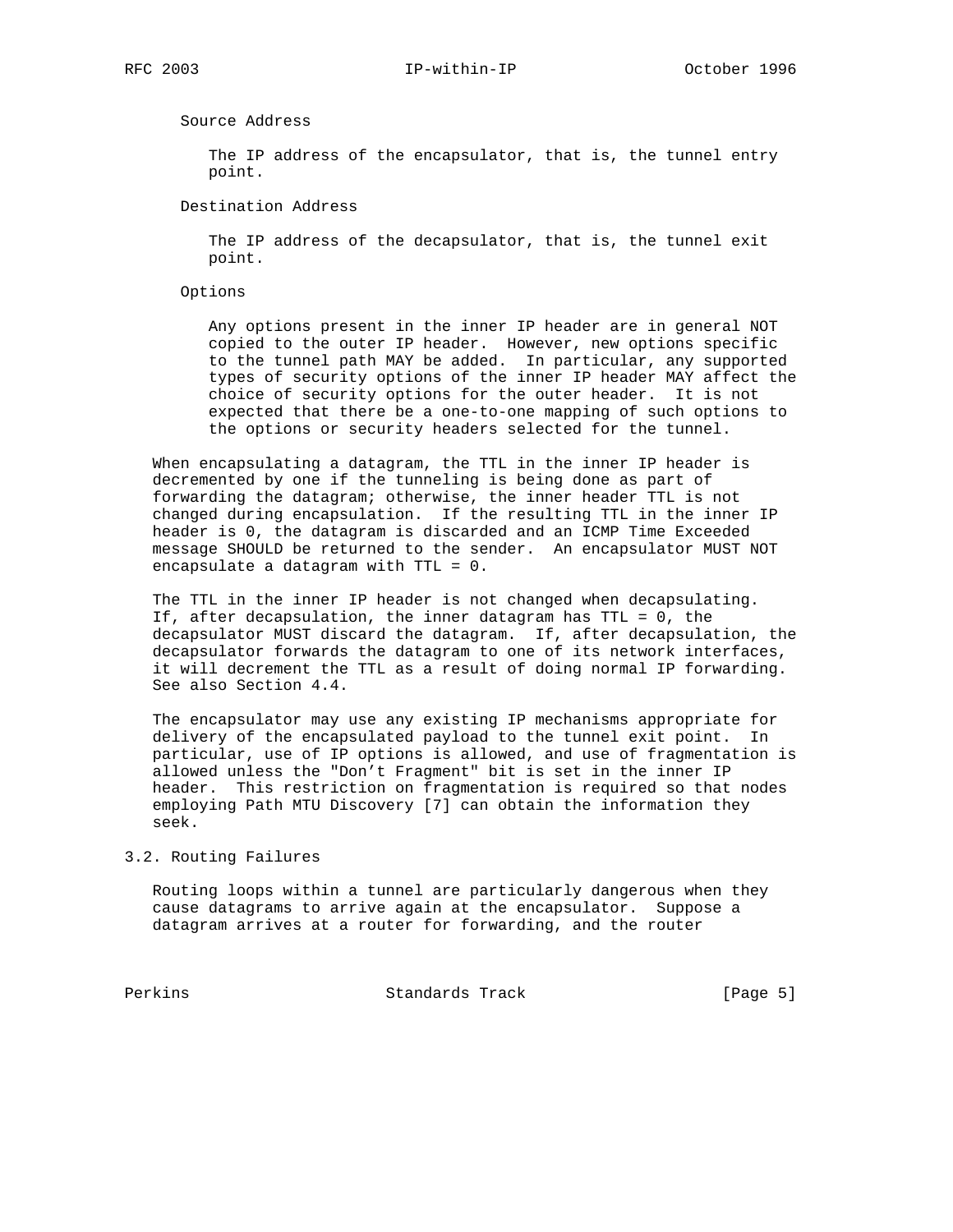RFC 2003 IP-within-IP October 1996

 determines that the datagram has to be encapsulated before further delivery. Then:

- If the IP Source Address of the datagram matches the router's own IP address on any of its network interfaces, the router MUST NOT tunnel the datagram; instead, the datagram SHOULD be discarded.
- If the IP Source Address of the datagram matches the IP address of the tunnel destination (the tunnel exit point is typically chosen by the router based on the Destination Address in the datagram's IP header), the router MUST NOT tunnel the datagram; instead, the datagram SHOULD be discarded.

See also Section 4.4.

4. ICMP Messages from within the Tunnel

 After an encapsulated datagram has been sent, the encapsulator may receive an ICMP [9] message from any intermediate router within the tunnel other than the tunnel exit point. The action taken by the encapsulator depends on the type of ICMP message received. When the received message contains enough information, the encapsulator MAY use the incoming message to create a similar ICMP message, to be sent to the originator of the original unencapsulated IP datagram (the original sender). This process will be referred to as "relaying" the ICMP message from the tunnel.

 ICMP messages indicating an error in processing a datagram include a copy of (a portion of) the datagram causing the error. Relaying an ICMP message requires that the encapsulator strip off the outer IP header from this returned copy of the original datagram. For cases in which the received ICMP message does not contain enough data to relay the message, see Section 5.

4.1. Destination Unreachable (Type 3)

 ICMP Destination Unreachable messages are handled by the encapsulator depending upon their Code field. The model suggested here allows the tunnel to "extend" a network to include non-local (e.g., mobile) nodes. Thus, if the original destination in the unencapsulated datagram is on the same network as the encapsulator, certain Destination Unreachable Code values may be modified to conform to the suggested model.

Perkins **Example 2** Standards Track **Frack** [Page 6]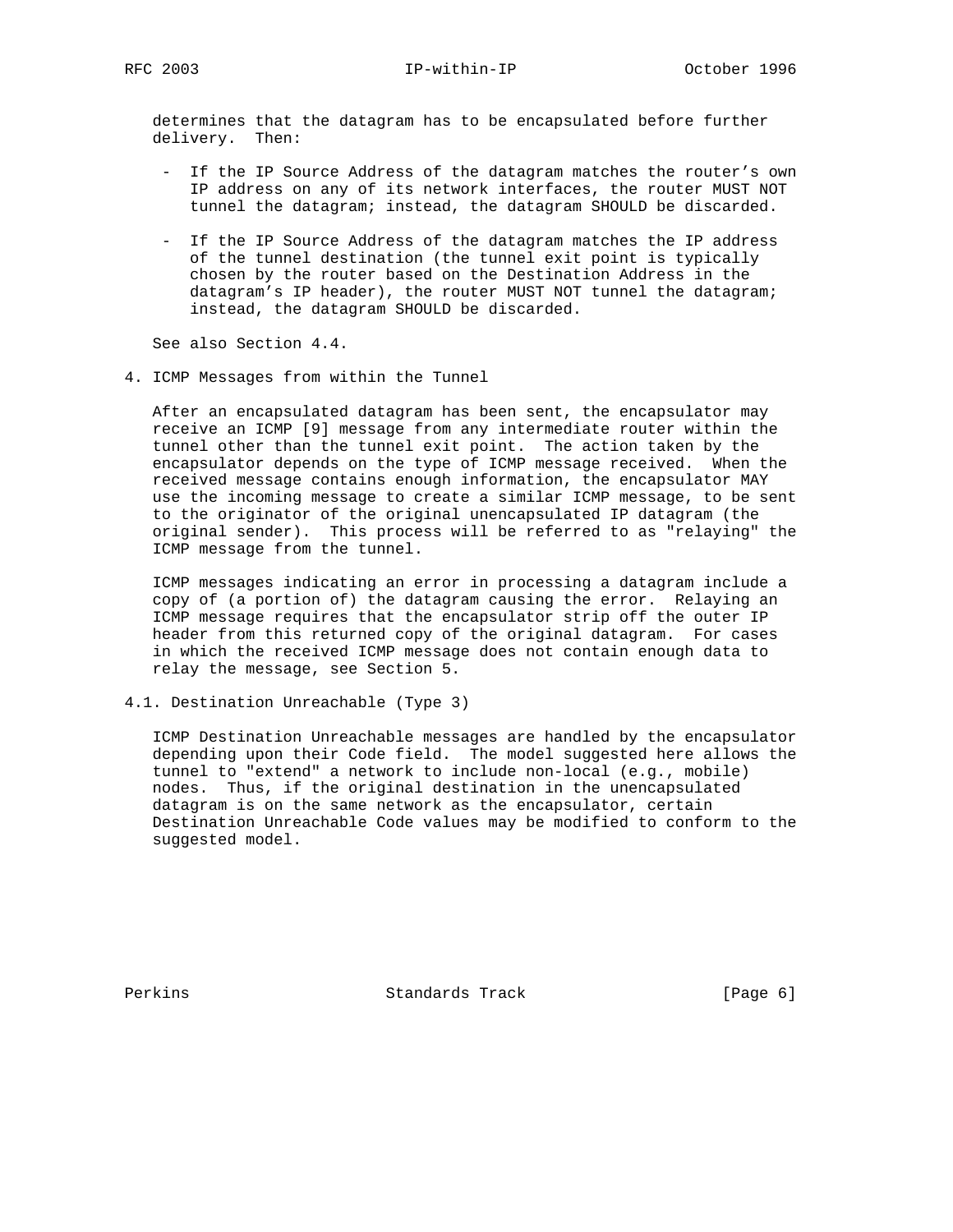Network Unreachable (Code 0)

 An ICMP Destination Unreachable message SHOULD be returned to the original sender. If the original destination in the unencapsulated datagram is on the same network as the encapsulator, the newly generated Destination Unreachable message sent by the encapsulator MAY have Code 1 (Host Unreachable), since presumably the datagram arrived at the correct network and the encapsulator is trying to create the appearance that the original destination is local to that network even if it is not. Otherwise, if the encapsulator returns a Destination Unreachable message, the Code field MUST be set to 0 (Network Unreachable).

Host Unreachable (Code 1)

 The encapsulator SHOULD relay Host Unreachable messages to the sender of the original unencapsulated datagram, if possible.

Protocol Unreachable (Code 2)

 When the encapsulator receives an ICMP Protocol Unreachable message, it SHOULD send a Destination Unreachable message with Code 0 or 1 (see the discussion for Code 0) to the sender of the original unencapsulated datagram. Since the original sender did not use protocol 4 in sending the datagram, it would be meaningless to return Code 2 to that sender.

Port Unreachable (Code 3)

 This Code should never be received by the encapsulator, since the outer IP header does not refer to any port number. It MUST NOT be relayed to the sender of the original unencapsulated datagram.

Datagram Too Big (Code 4)

 The encapsulator MUST relay ICMP Datagram Too Big messages to the sender of the original unencapsulated datagram.

Source Route Failed (Code 5)

 This Code SHOULD be handled by the encapsulator itself. It MUST NOT be relayed to the sender of the original unencapsulated datagram.

Perkins **Example 2** Standards Track **Frack** [Page 7]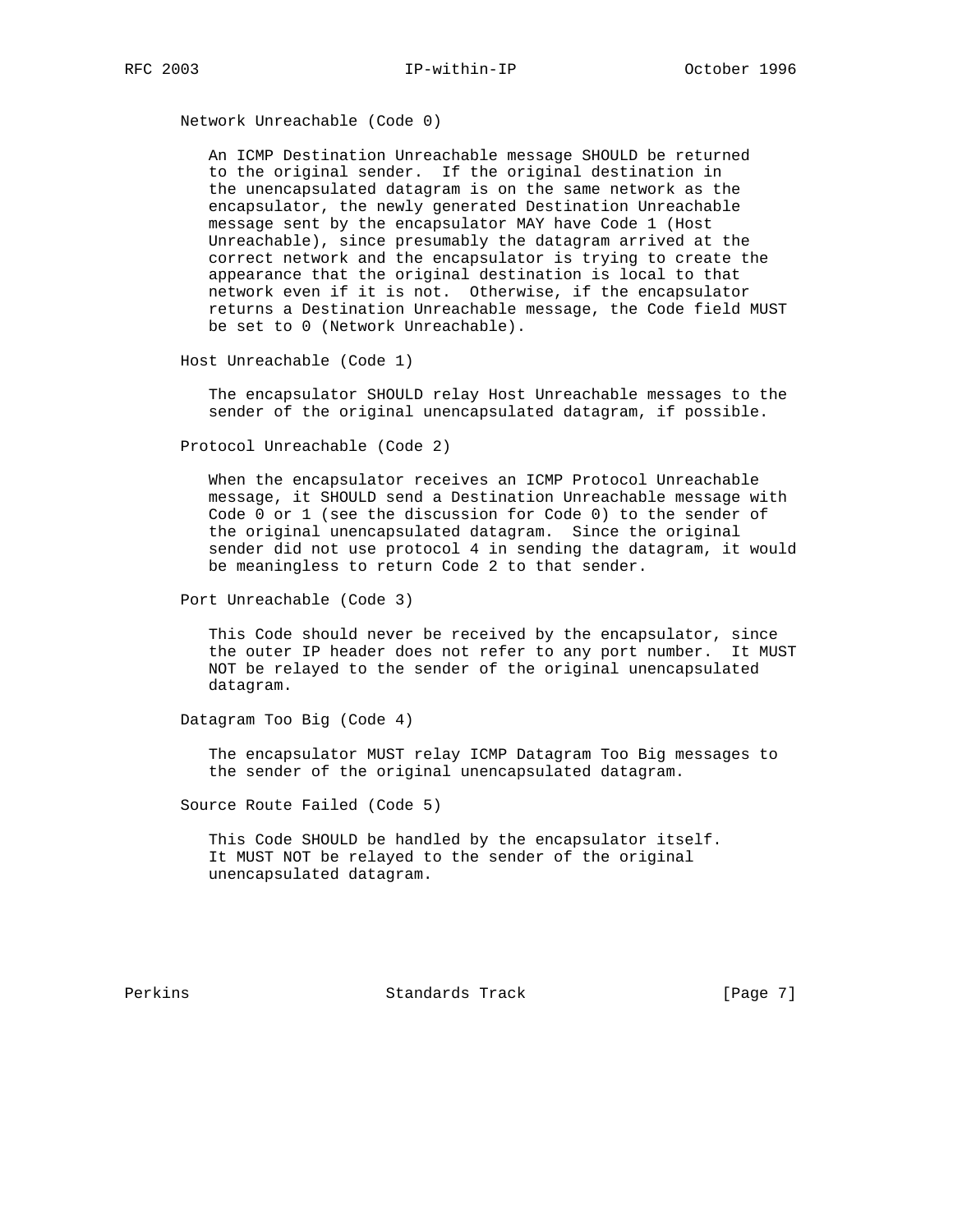4.2. Source Quench (Type 4)

 The encapsulator SHOULD NOT relay ICMP Source Quench messages to the sender of the original unencapsulated datagram, but instead SHOULD activate whatever congestion control mechanisms it implements to help alleviate the congestion detected within the tunnel.

4.3. Redirect (Type 5)

 The encapsulator MAY handle the ICMP Redirect messages itself. It MUST NOT not relay the Redirect to the sender of the original unencapsulated datagram.

4.4. Time Exceeded (Type 11)

 ICMP Time Exceeded messages report (presumed) routing loops within the tunnel itself. Reception of Time Exceeded messages by the encapsulator MUST be reported to the sender of the original unencapsulated datagram as Host Unreachable (Type 3, Code 1). Host Unreachable is preferable to Network Unreachable; since the datagram was handled by the encapsulator, and the encapsulator is often considered to be on the same network as the destination address in the original unencapsulated datagram, then the datagram is considered to have reached the correct network, but not the correct destination node within that network.

4.5. Parameter Problem (Type 12)

 If the Parameter Problem message points to a field copied from the original unencapsulated datagram, the encapsulator MAY relay the ICMP message to the sender of the original unencapsulated datagram; otherwise, if the problem occurs with an IP option inserted by the encapsulator, then the encapsulator MUST NOT relay the ICMP message to the original sender. Note that an encapsulator following prevalent current practice will never insert any IP options into the encapsulated datagram, except possibly for security reasons.

4.6. Other ICMP Messages

 Other ICMP messages are not related to the encapsulation operations described within this protocol specification, and should be acted on by the encapsulator as specified in [9].

Perkins **Example 2** Standards Track **Frack** [Page 8]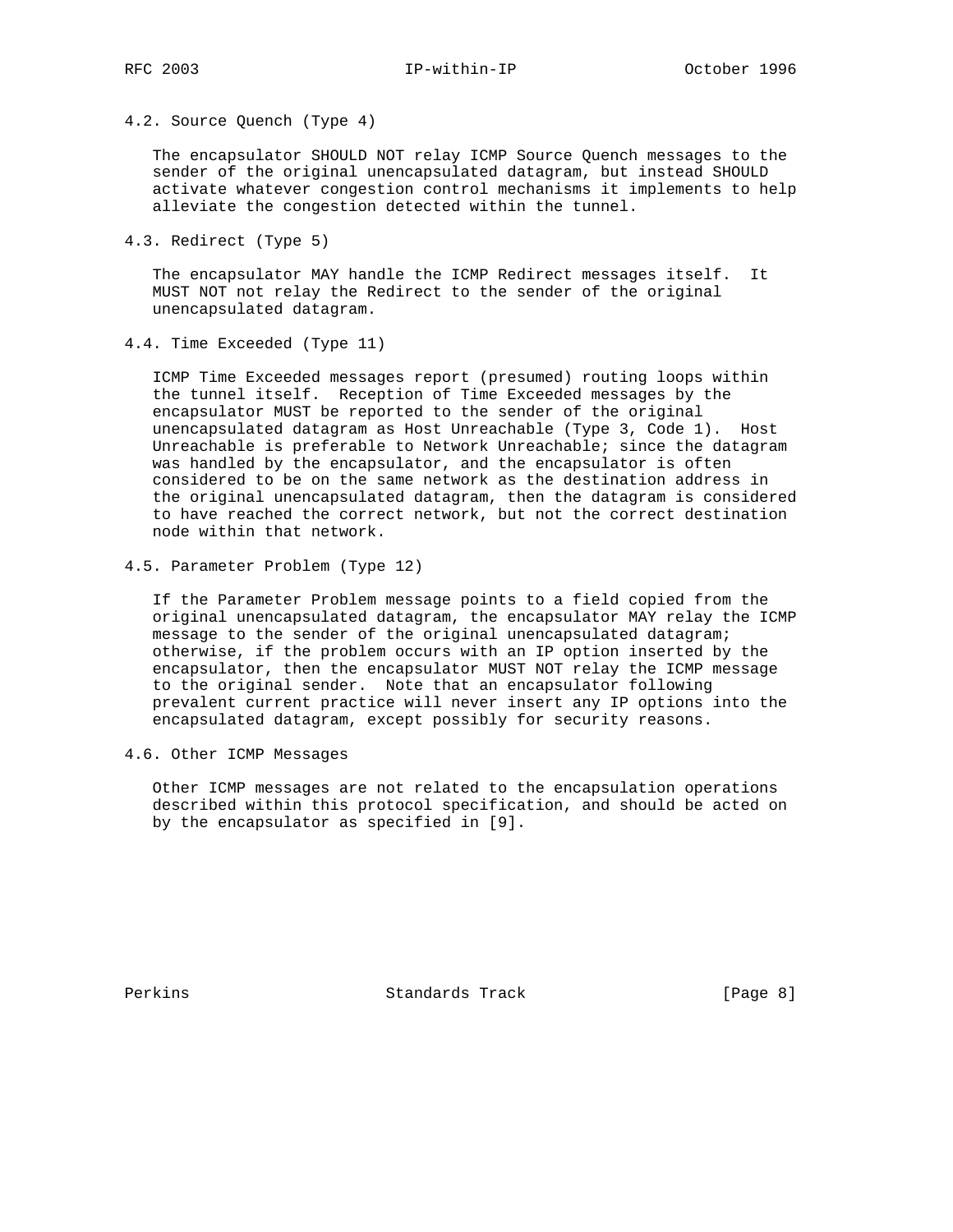#### 5. Tunnel Management

 Unfortunately, ICMP only requires IP routers to return 8 octets (64 bits) of the datagram beyond the IP header. This is not enough to include a copy of the encapsulated (inner) IP header, so it is not always possible for the encapsulator to relay the ICMP message from the interior of a tunnel back to the original sender. However, by carefully maintaining "soft state" about tunnels into which it sends, the encapsulator can return accurate ICMP messages to the original sender in most cases. The encapsulator SHOULD maintain at least the following soft state information about each tunnel:

- MTU of the tunnel (Section 5.1)
- TTL (path length) of the tunnel
- Reachability of the end of the tunnel

 The encapsulator uses the ICMP messages it receives from the interior of a tunnel to update the soft state information for that tunnel. ICMP errors that could be received from one of the routers along the tunnel interior include:

- Datagram Too Big
- Time Exceeded
- Destination Unreachable
- Source Quench

 When subsequent datagrams arrive that would transit the tunnel, the encapsulator checks the soft state for the tunnel. If the datagram would violate the state of the tunnel (for example, the TTL of the new datagram is less than the tunnel "soft state" TTL) the encapsulator sends an ICMP error message back to the sender of the original datagram, but also encapsulates the datagram and forwards it into the tunnel.

 Using this technique, the ICMP error messages sent by the encapsulator will not always match up one-to-one with errors encountered within the tunnel, but they will accurately reflect the state of the network.

 Tunnel soft state was originally developed for the IP Address Encapsulation (IPAE) specification [4].

### 5.1. Tunnel MTU Discovery

 When the Don't Fragment bit is set by the originator and copied into the outer IP header, the proper MTU of the tunnel will be learned from ICMP Datagram Too Big (Type 3, Code 4) messages reported to the encapsulator. To support sending nodes which use Path MTU Discovery,

Perkins **Example 2** Standards Track **Frack** [Page 9]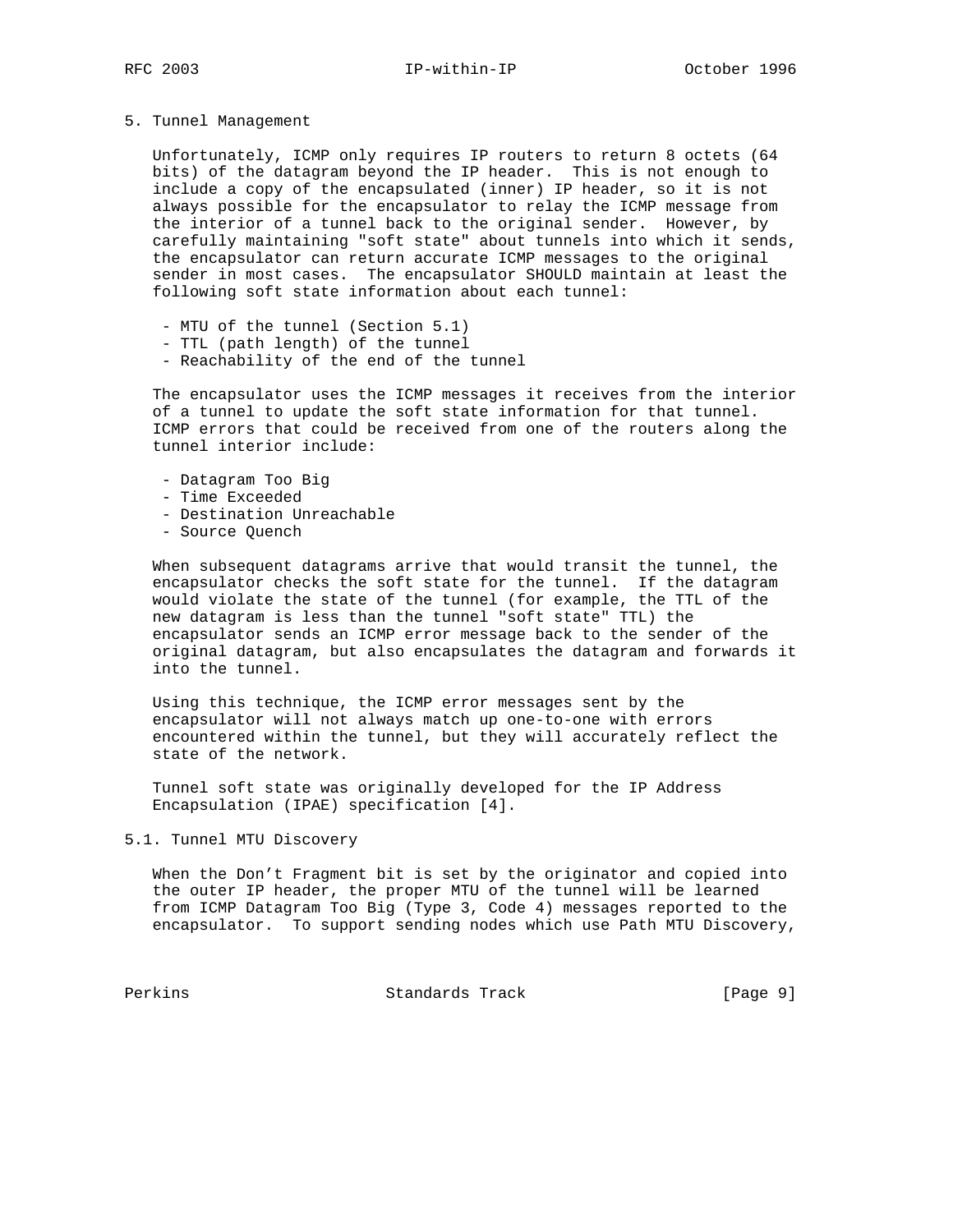all encapsulator implementations MUST support Path MTU Discovery [5, 7] soft state within their tunnels. In this particular application, there are several advantages:

- As a benefit of Path MTU Discovery within the tunnel, any fragmentation which occurs because of the size of the encapsulation header is performed only once after encapsulation. This prevents multiple fragmentation of a single datagram, which improves processing efficiency of the decapsulator and the routers within the tunnel.
- If the source of the unencapsulated datagram is doing Path MTU Discovery, then it is desirable for the encapsulator to know the MTU of the tunnel. Any ICMP Datagram Too Big messages from within the tunnel are returned to the encapsulator, and as noted in Section 5, it is not always possible for the encapsulator to relay ICMP messages to the source of the original unencapsulated datagram. By maintaining "soft state" about the MTU of the tunnel, the encapsulator can return correct ICMP Datagram Too Big messages to the original sender of the unencapsulated datagram to support its own Path MTU Discovery. In this case, the MTU that is conveyed to the original sender by the encapsulator SHOULD be the MTU of the tunnel minus the size of the encapsulating IP header. This will avoid fragmentation of the original IP datagram by the encapsulator.
- If the source of the original unencapsulated datagram is not doing Path MTU Discovery, it is still desirable for the encapsulator to know the MTU of the tunnel. In particular, it is much better to fragment the original datagram when encapsulating, than to allow the encapsulated datagram to be fragmented. Fragmenting the original datagram can be done by the encapsulator without special buffer requirements and without the need to keep reassembly state in the decapsulator. By contrast, if the encapsulated datagram is fragmented, then the decapsulator must reassemble the fragmented (encapsulated) datagram before decapsulating it, requiring reassembly state and buffer space within the decapsulator.

 Thus, the encapsulator SHOULD normally do Path MTU Discovery, requiring it to send all datagrams into the tunnel with the "Don't Fragment" bit set in the outer IP header. However there are problems with this approach. When the original sender sets the "Don't Fragment" bit, the sender can react quickly to any returned ICMP Datagram Too Big error message by retransmitting the original datagram. On the other hand, suppose that the encapsulator receives an ICMP Datagram Too Big message from within the tunnel. In that case, if the original sender of the unencapsulated datagram had not

Perkins Standards Track [Page 10]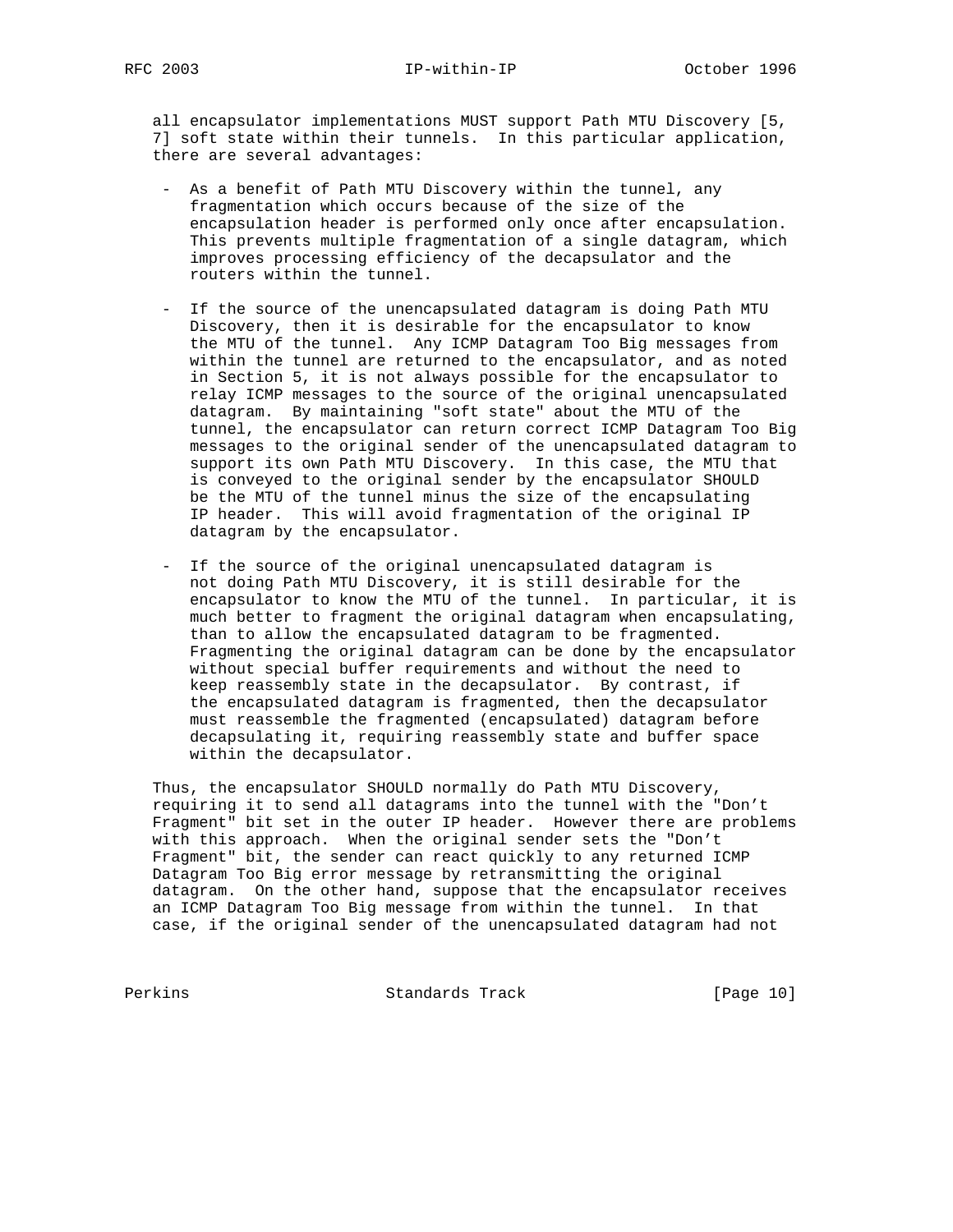set the "Don't Fragment" bit, there is nothing sensible that the encapsulator can do to let the original sender know of the error. The encapsulator MAY keep a copy of the sent datagram whenever it tries increasing the tunnel MTU, in order to allow it to fragment and resend the datagram if it gets a Datagram Too Big response. Alternatively the encapsulator MAY be configured for certain types of datagrams not to set the "Don't Fragment" bit when the original sender of the unencapsulated datagram has not set the "Don't Fragment" bit.

### 5.2. Congestion

 An encapsulator might receive indications of congestion from the tunnel, for example, by receiving ICMP Source Quench messages from nodes within the tunnel. In addition, certain link layers and various protocols not related to the Internet suite of protocols might provide such indications in the form of a Congestion Experienced [6] flag. The encapsulator SHOULD reflect conditions of congestion in its "soft state" for the tunnel, and when subsequently forwarding datagrams into the tunnel, the encapsulator SHOULD use appropriate means for controlling congestion [3]; However, the encapsulator SHOULD NOT send ICMP Source Quench messages to the original sender of the unencapsulated datagram.

6. Security Considerations

 IP encapsulation potentially reduces the security of the Internet, and care needs to be taken in the implementation and deployment of IP encapsulation. For example, IP encapsulation makes it difficult for border routers to filter datagrams based on header fields. In particular, the original values of the Source Address, Destination Address, and Protocol fields in the IP header, and the port numbers used in any transport header within the datagram, are not located in their normal positions within the datagram after encapsulation. Since any IP datagram can be encapsulated and passed through a tunnel, such filtering border routers need to carefully examine all datagrams.

## 6.1. Router Considerations

 Routers need to be aware of IP encapsulation protocols in order to correctly filter incoming datagrams. It is desirable that such filtering be integrated with IP authentication [1]. Where IP authentication is used, encapsulated packets might be allowed to enter an organization when the encapsulating (outer) packet or the encapsulated (inner) packet is sent by an authenticated, trusted source. Encapuslated packets containing no such authentication represent a potentially large security risk.

Perkins **Standards Track** [Page 11]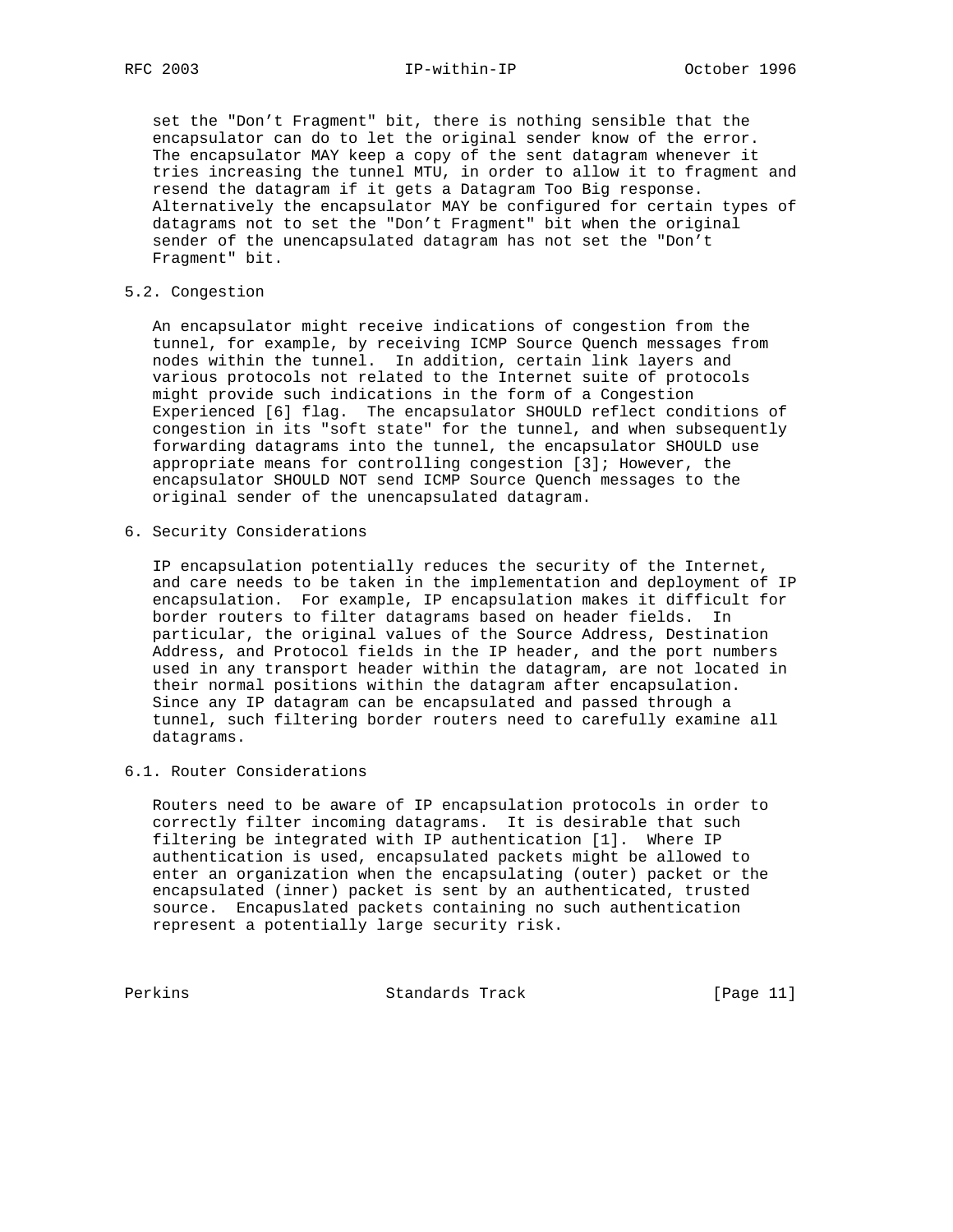IP datagrams which are encapsulated and encrypted [2] might also pose a problem for filtering routers. In this case, the router can filter the datagram only if it shares the security association used for the encryption. To allow this sort of encryption in environments in which all packets need to be filtered (or at least accounted for), a mechanism must be in place for the receiving node to securely communicate the security association to the border router. This might, more rarely, also apply to the security association used for outgoing datagrams.

6.2. Host Considerations

 Host implementations that are capable of receiving encapsulated IP datagrams SHOULD admit only those datagrams fitting into one or more of the following categories:

- The protocol is harmless: source address-based authentication is not needed.
- The encapsulating (outer) datagram comes from an authentically identified, trusted source. The authenticity of the source could be established by relying on physical security in addition to border router configuration, but is more likely to come from use of the IP Authentication header [1].
- The encapuslated (inner) datagram includes an IP Authentication header.
- The encapsulated (inner) datagram is addressed to a network interface belonging to the decapsulator, or to a node with which the decapsulator has entered into a special relationship for delivering such encapsulated datagrams.

 Some or all of this checking could be done in border routers rather than the receiving node, but it is better if border router checks are used as backup, rather than being the only check.

Perkins Standards Track [Page 12]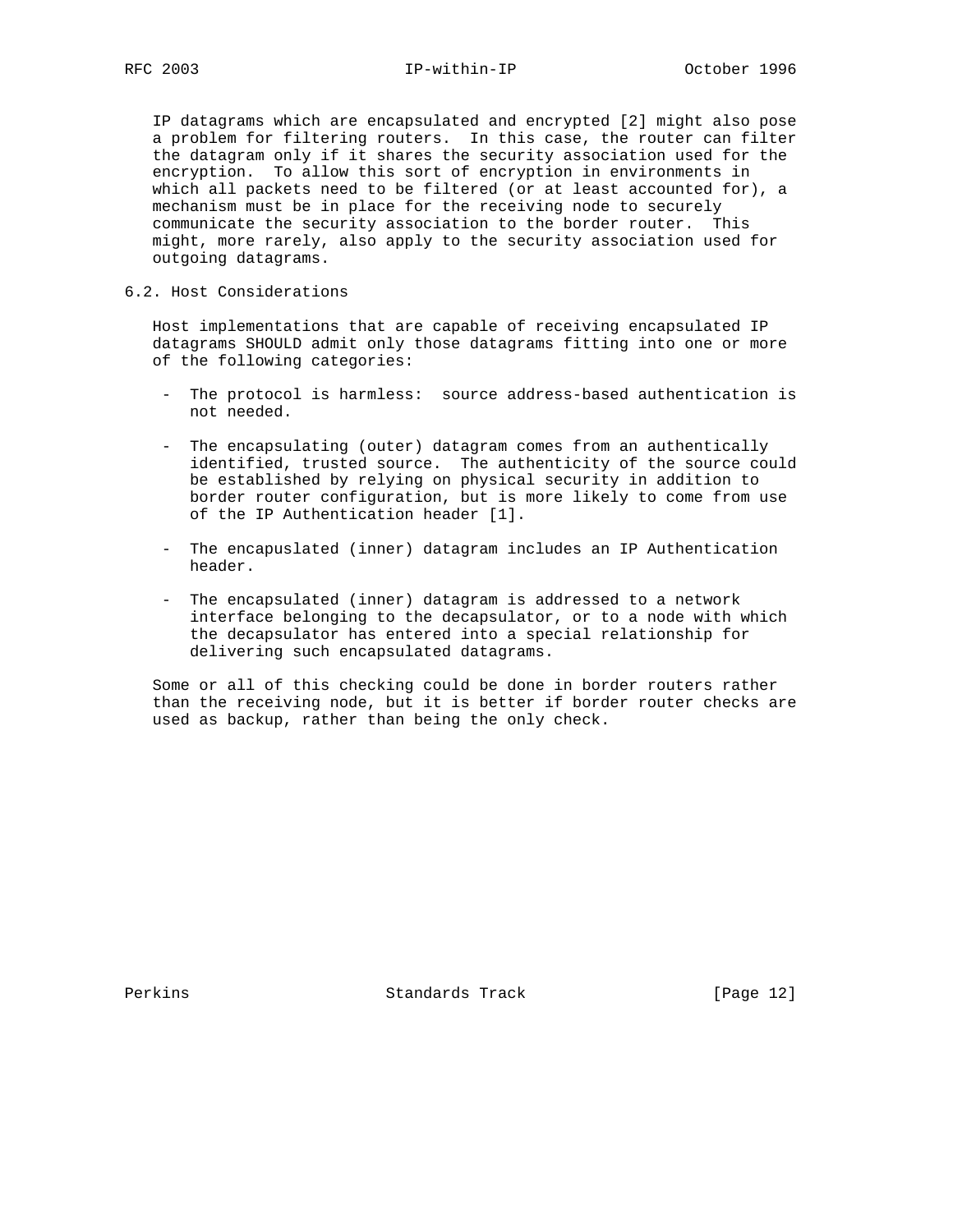7. Acknowledgements

 Parts of Sections 3 and 5 of this document were taken from portions (authored by Bill Simpson) of earlier versions of the Mobile IP Internet Draft [8]. The original text for section 6 (Security Considerations) was contributed by Bob Smart. Good ideas have also been included from RFC 1853 [11], also authored by Bill Simpson. Thanks also to Anders Klemets for finding mistakes and suggesting improvements to the draft. Finally, thanks to David Johnson for going over the draft with a fine-toothed comb, finding mistakes, improving consistency, and making many other improvements to the draft.

#### References

- [1] Atkinson, R., "IP Authentication Header", RFC 1826, August 1995.
- [2] Atkinson, R., "IP Encapsulating Security Payload", RFC 1827, August 1995.
- [3] Baker, F., Editor, "Requirements for IP Version 4 Routers", RFC 1812, June 1995.
- [4] Gilligan, R., Nordmark, E., and B. Hinden, "IPAE: The SIPP Interoperability and Transition Mechanism", Work in Progress.
- [5] Knowles, S., "IESG Advice from Experience with Path MTU Discovery", RFC 1435, March 1993.
- [6] Mankin, A., and K. Ramakrishnan, "Gateway Congestion Control Survey", RFC 1254, August 1991.
- [7] Mogul, J., and S. Deering, "Path MTU Discovery", RFC 1191, November 1990.
- [8] Perkins, C., Editor, "IP Mobility Support", RFC 2002, October 1996.
- [9] Postel, J., Editor, "Internet Control Message Protocol", STD 5, RFC 792, September 1981.
- [10] Postel, J., Editor, "Internet Protocol", STD 5, RFC 791, September 1981.
- [11] Simpson, W., "IP in IP Tunneling", RFC 1853, October 1995.

### Perkins 6 (Page 13) Standards Track [Page 13]